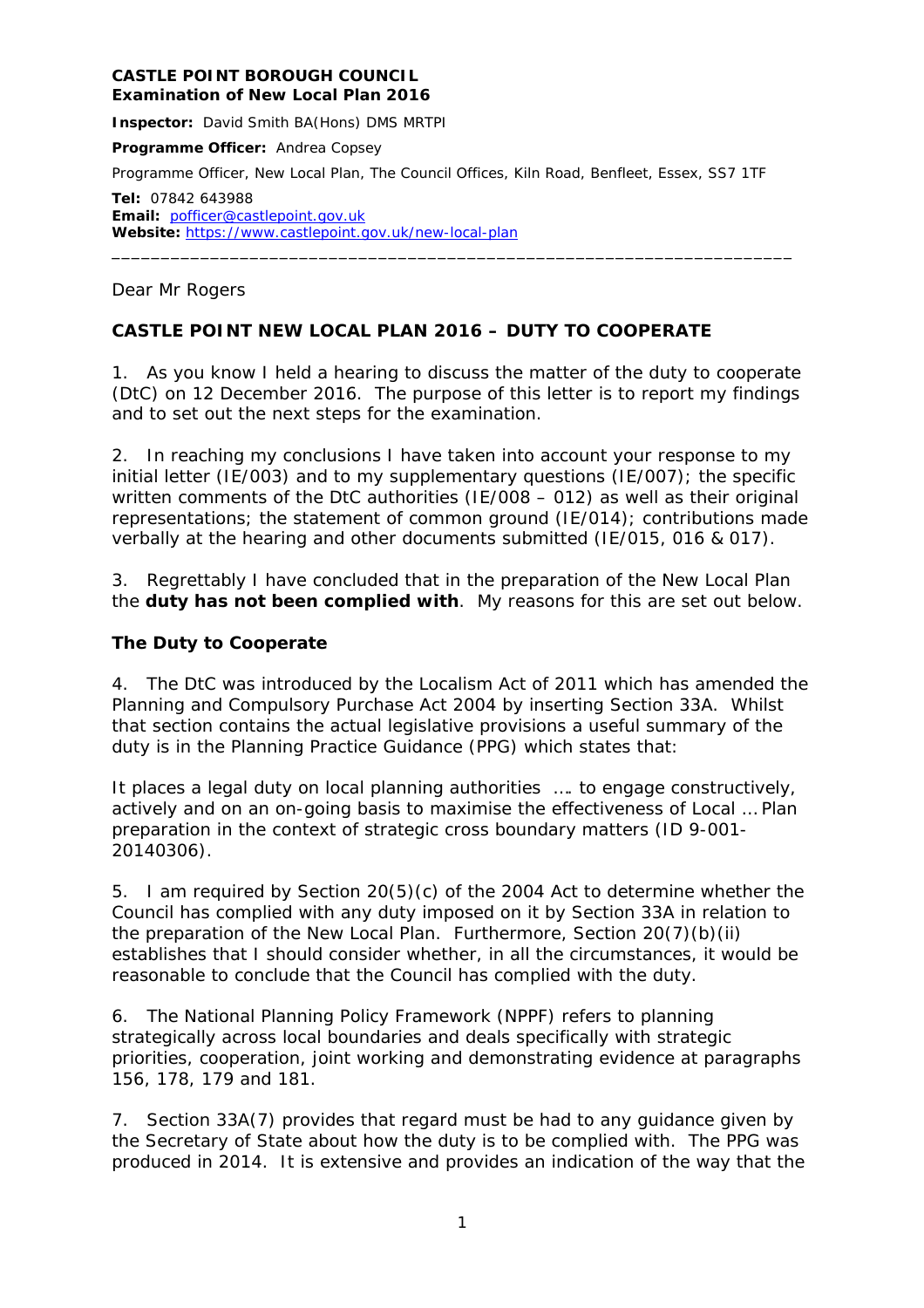duty is expected to work in practice but does not, in itself, set further tests that have to be met. The terminology used is nonetheless helpful in gaining a clearer picture of what should be done. However, the key point is whether, in relation to strategic matters, the effectiveness of the preparation of the New Local Plan has been maximised by constructive, active and on-going engagement.

8. The DtC is distinct from soundness.The NPPF (paragraph 182) makes clear that to be sound a local plan should be positively prepared; justified; effective and consistent with national policy. Whilst there may be some apparent overlap because cooperation should produce effective policies on cross-boundary matters I shall solely concern myself at this stage with whether the duty has been complied with.

9. The Council has submitted what it considers to be a sound plan and wishes this to be tested through the examination process. It also seeks to avoid delay in plan-making given the importance of local plans in delivering sustainable development that reflects the vision and aspirations of the community. This is perfectly understandable. Furthermore, I am aware of the effort, time and resources that have gone into producing the New Local Plan. However, ensuring that it has been prepared in accordance with the DtC is an essential pre-requisite and cannot be avoided despite the desirability of having an adopted plan.

## **Preparation of New Local Plan and Cooperation**

10. Preparation of the New Local Plan began in 2011. It has been through various stages including an Issues Consultation in 2012 and the publication of the draft New Local Plan in 2014. Following the resolution of Ordinary Council on 23 March 2016 the New Local Plan was published for submission. Consultation under Regulation 19 of the Town and Country Planning (Local Planning) (England) Regulations 2012 then took place and it was submitted for examination in August 2016. The PPG confirms that cooperation should take place throughout plan preparation (ID 9-012-20140306).

11. There is a long history of local authorities working together on strategic planning matters across south Essex. This has involved the neighbouring Councils of Thurrock, Basildon, Rochford and Southend-on-Sea as well as Essex County Council. For example, prior to its demise in 2014 the South Essex Planning and Transport Board met on a quarterly basis and its work culminated in the publication of a Thames Gateway South Essex Planning and Transport Strategy in 2013.

12. The Board was replaced by the South Essex Strategic Planning Members Group. Its inaugural meeting was in March 2016. In the period between the end of the Board and the start of the Group, Basildon claims that there was a "vacuum" of meaningful strategic planning engagement. During that time leaders of the authorities nevertheless met through the South Essex Growth Partnership. This forum was established for a different purpose but it did consider DtC matters. The Partnership also agreed to support a work programme including delivering housing and employment growth by allocating land. In addition, a workshop with key partners was held in February 2014 and there was a joint meeting led by the Planning Advisory Service in October 2014.

13. Taken as a whole throughout the preparation period from 2011 to August 2016 it appears that cooperation was structured and frequent. Whilst there may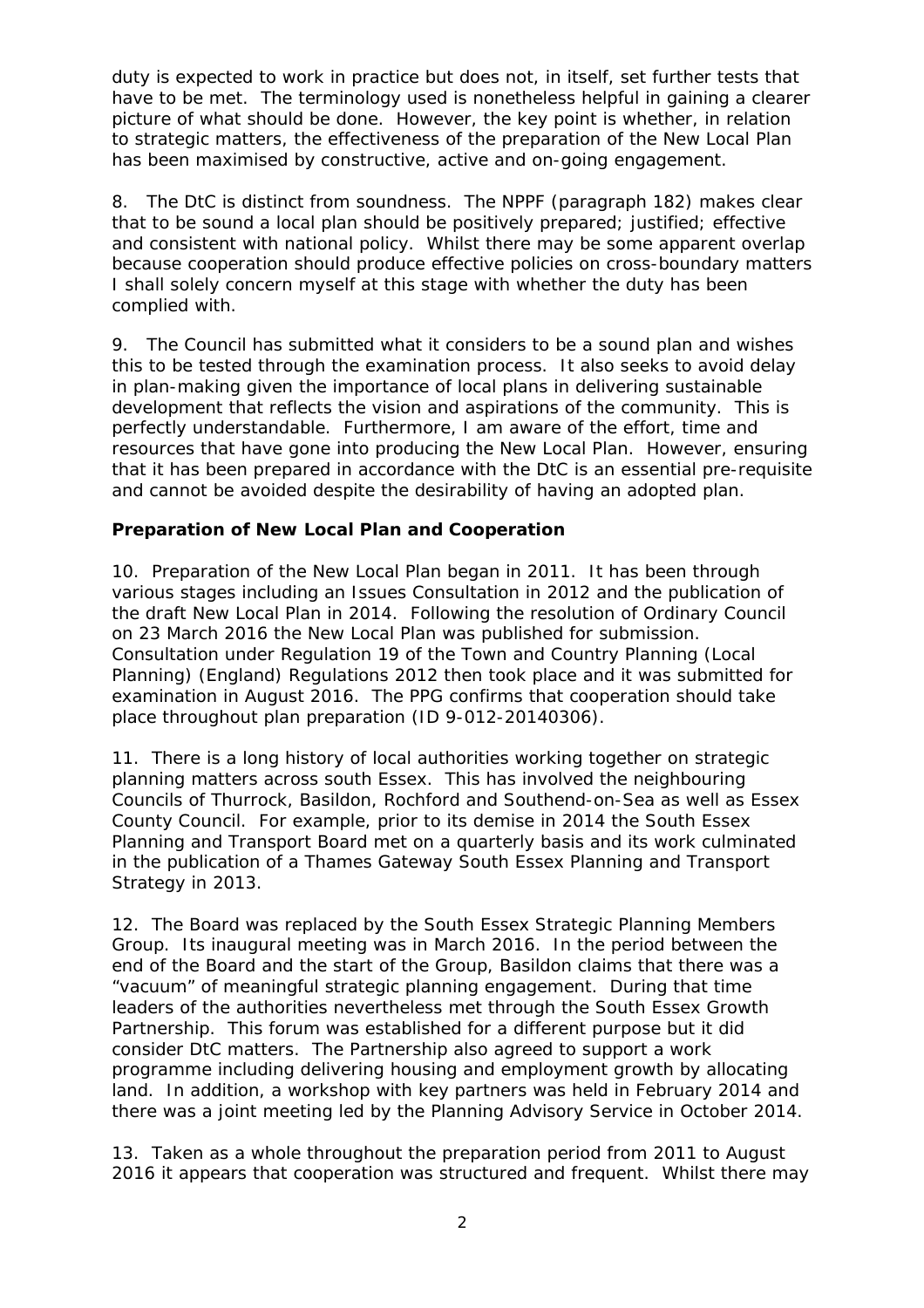have been some loss of focus on strategic planning matters between 2014 and the early part of 2016, activity did not come to a complete stop. There is no chronological record of what took place when but the picture painted by all those involved is one of active and more or less on-going engagement. The main outputs have been the documents set out in the Statement of Common Ground signed by Basildon, Castle Point, Essex, Rochford, Southend and Thurrock. The PPG refers to the importance of evidence gathering to define the scope of the local plan, assess policy impacts and assemble the necessary material to support policy choices (ID 9-011-20140306). However the information provided is weaker in showing how cooperation actually influenced the New Local Plan.

## **Preliminary Observations**

14. In this section I shall comment on a number of matters that were covered at the hearing but which are not central to my findings.

15. Work to identify cross-boundary planning issues has been on-going across south Essex for a number of years. There is now an agreed list of 10 topics and the progress made in respect of each of them is set out in the Statement of Common Ground. This includes assessments and strategies of various kinds.

16. Paragraph 156 of the NPPF indicates that local planning authorities should set out the strategic priorities for the area in the local plan. The New Local Plan does not do this expressly although it does contain reference to a strategic approach, a vision and objectives. Nevertheless it is evident that across south Essex there is a clear understanding and agreement about what the strategic matters are for the purposes of applying the duty. In Section 33A(4) these are defined as the sustainable development or use of land that has or would have a significant impact on at least two planning areas. Defining these matters is the first step towards meeting the duty and the agreed list, which has been developed since mid-2014, provides a firm foundation to that end.

17. There is criticism from Thurrock that there have been no individual meetings or formal correspondence between them and Castle Point regarding matters raised in representations to the 2014 draft or the pre-submission stage in 2016. The Council accepts that one-to-one discussions have not taken place with particular authorities but considers that this would not have been effective or transparent. Rather it has sought to engage with its neighbours simultaneously and on a common basis.

18. The PPG observes that the actions taken will depend on local needs which will differ and so there is no definitive list of what will constitute effective cooperation under the duty (ID 9-011-20140306). Furthermore, deciding who to cooperate with will depend on the strategic matter being planned for and the most appropriate functional geography which may, for example, comprise housing market areas (ID 9-015-20140306). It follows that there is no essential requirement for there to have been direct engagement with single neighbouring authorities outside the collective forums. That said, the PPG urges a pragmatic approach so that to secure effective outcomes engagement might take place between different authorities for different issues.

19. The Council is able to proceed with the submission of its plan whereas others in south Essex are not. Basildon is most advanced as it is finalising a plan for publication whilst Thurrock does not expect to make a submission until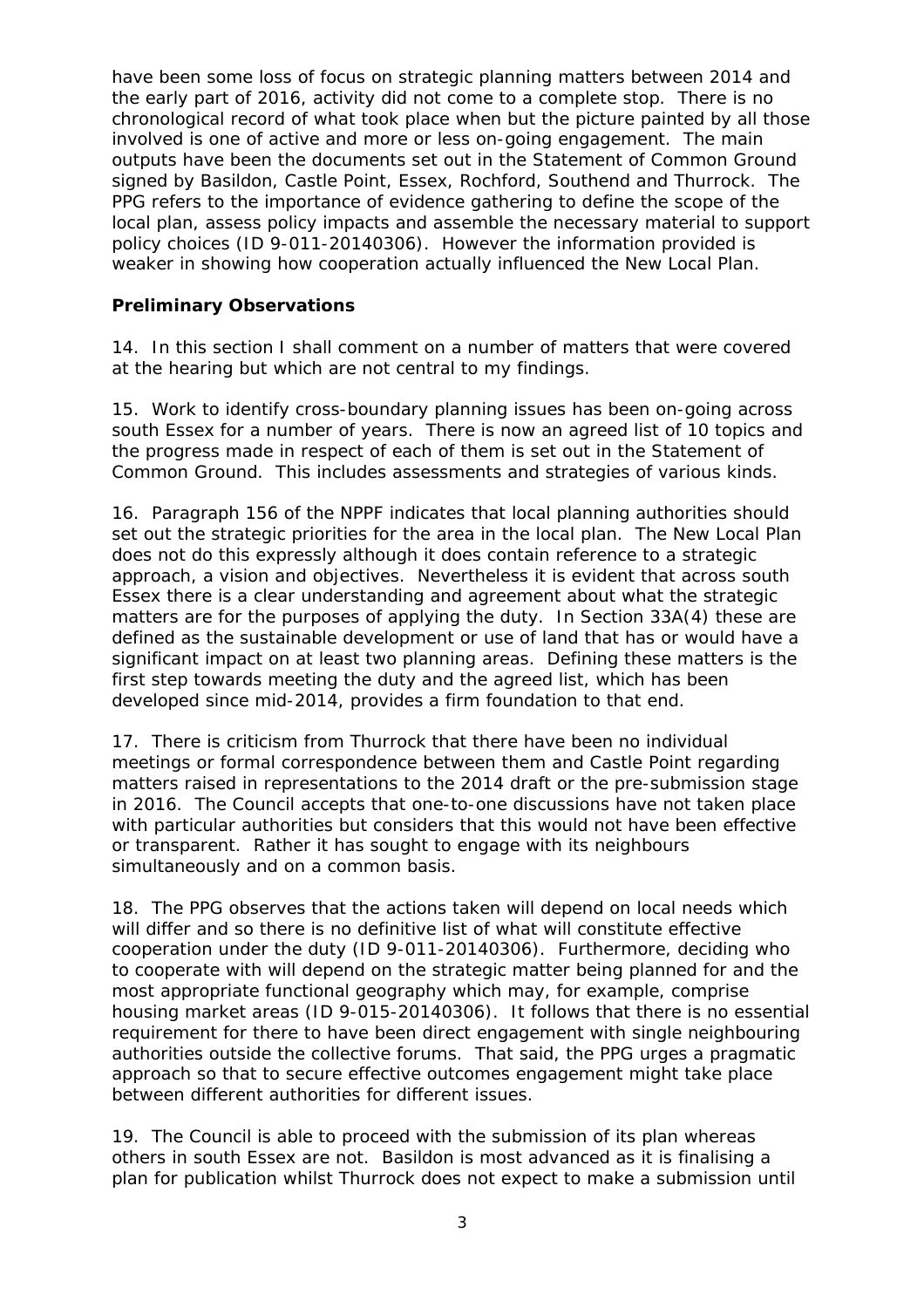2020. One of the core planning principles set out in the NPPF is that the system should be genuinely plan-led. In view of this it is not reasonable to expect plans from neighbouring authorities to be precisely aligned. Indeed, the PPG at paragraph 017 anticipates a situation where plans are not being taken forward in the same time frame. If, in this scenario, local planning authorities wish to agree a joint planning strategy it advises that formal agreements should be entered into. This has not occurred in south Essex but the fact that Castle Point is the 'front runner' should not penalise the Council. By the same token going first does not absolve it from the requirements of Section 33A.

20. Paragraph (6) of Section 33A stipulates that the engagement required includes considering whether to agree under Section 28 to prepare joint local development documents. There is further advice about this in the PPG (ID 9- 016-20140306). Whilst none of the other DtC authorities have suggested joint plan making or invited the Council to participate this does not alter the expectation that the option has to be considered.

21. The Council's letter of 14 October 2016 (IE/003) stated that it had not formally considered making such an approach to any adjoining authorities. At the hearing the Council gave various reasons why this was considered to be unnecessary. These relate to the need to make quick progress with the plan and the good existing working arrangements between Castle Point and the other authorities which might be disrupted. Furthermore, paragraph 153 of the NPPF expects each local planning authority to produce a local plan for its area. This is all well and good but there is no Council resolution to indicate that a joint plan was considered at an early stage as part of the plan preparation process.

22. Deciding how to engage constructively in order to maximise effectiveness is a matter of judgement for the Council and it should be given a substantial margin of discretion in this respect. At the meeting of the Thames Gateway South Essex strategic planning officers in June 2014 it was agreed that it was unlikely that a joint plan would arise (IE/017). The report to the Growth Partnership in March 2015 attended by the Leader of the Council and the Chief Executive also referred, amongst other things, to consideration of joint plans (IE/016). A specific reference to this possibility would have clearly shown that the requirement has been met. However, given the involvement of senior officers and an elected Member, it is difficult to imagine that the Council was unaware that plan-making could proceed in this way. It is reasonable to assume that this was rejected as a way forward. Whilst I have some misgivings the threshold of "considering" is low and the duty is not failed in this respect.

23. Agreement in principle was reached on a draft Memorandum of Understanding in November 2016 (IE/015). This sets out a protocol for cooperation and is due to be ratified in 2017. The document indicates that cooperation between authorities about growth and development across south Essex will continue to take place. Some of the key outputs are a joint evidence base to identify development needs and a joint strategic planning framework to guide development and delivery principles. The Statement of Common Ground also refers to a consideration of agreed levels of development for housing in each local planning authority area. A 'tiered' governance structure has been put in place and is operating.

24. I have previously commented that these measures appear to be broadly in line with cooperation principles. However, together with any other steps taken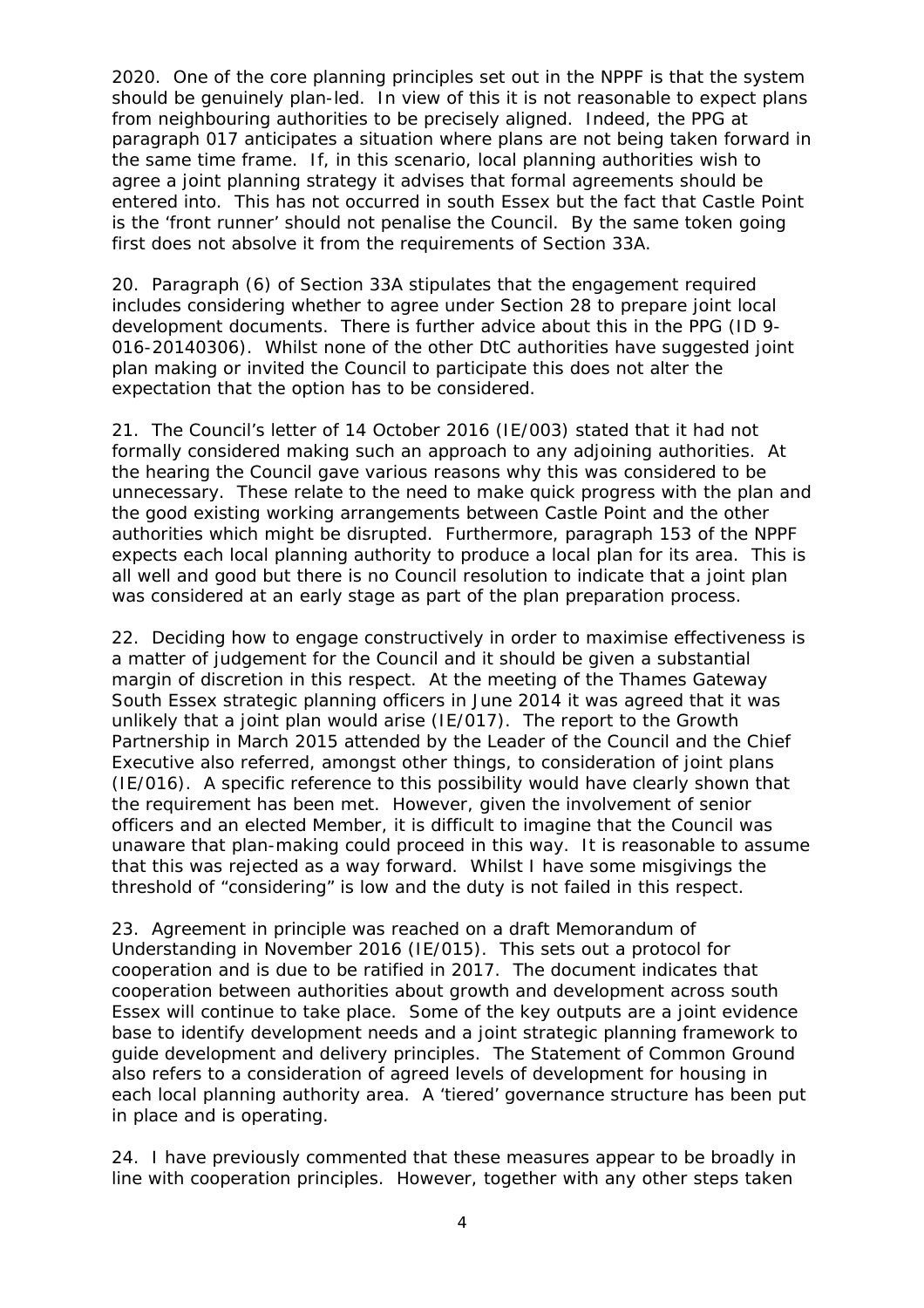since the submission of the New Local Plan for examination, they clearly have had no bearing on its preparation. Although formal agreements are endorsed in the PPG as a way to demonstrate effective cooperation any future events are not relevant in determining the matter before me.

## **Has The Duty Been Complied With?**

25. In deciding whether it would be reasonable to conclude that the duty has been complied with I shall consider three strategic matters. In so doing, I shall give particular attention to whether DtC engagement maximised plan preparation effectiveness, what have been its outcomes and whether effective and deliverable strategic planning policies have been produced. The PPG refers specifically to maximising the effectiveness of policies for strategic matters in local plans (ID 9-002-20150306). In assessing whether the duty has been met it is also pertinent to have regard to the relevant planning context.

# *Housing*

26. The New Local Plan is based on an objectively assessed need for housing of 400 dwellings per annum. Paragraph 13.22 recognises that the target for new homes does not equate with this but it reflects the capacity of the Borough to accommodate growth. A subsequent updated Strategic Housing Market Assessment (SHMA) in May 2016 gives a range for objectively assessed need of between 326-410 dwellings per annum. Be that as it may the draft New Local Plan proceeded on the basis of providing 200 dwellings per annum but this was reduced to 100 dwellings after the failure of the Task and Finish Group to reach agreement on the release of Green Belt land for housing in November 2015.

27. The Council maintains that from 2008 engagement has been effective in providing a clear and robust joint evidence base regarding population and housing matters. In turn this has led to a range of policies which are based on the NPPF and PPG and which reflect the needs of the community in Castle Point. In particular, it draws attention to the great importance attached to Green Belts in the NPPF and the further advice in the PPG that Green Belts may restrain the ability of an authority to meet its full housing needs. As far as the Council is concerned no amount of further conversations would have altered the difficulties in meeting its objectively assessed needs within its boundaries.

28. There is no doubt that the Council has made clear for some time that the ability to deliver new housing would be restricted due, in its view, to the physical constraints of the Borough. This can be traced back to the Housing Capacity Topic Paper of 2013 (CP/14/007) and also featured in the consultation on the draft New Local Plan. The Council maintains that the eventual decision to reduce the housing target to 100 dwellings per annum in March 2016 confirmed previous indications. However, there were no formal meetings with other authorities to discuss the actual level of housing proposed in the New Local Plan.

29. The questions of whether the strategy for housing is the most appropriate one and therefore justified and whether it is consistent with national policy, including paragraph 14 of the NPPF, are soundness ones. However, paragraph 179 of the NPPF provides that:

*Joint working should enable local planning authorities to work together to meet development requirements which cannot wholly be met within their own areas –*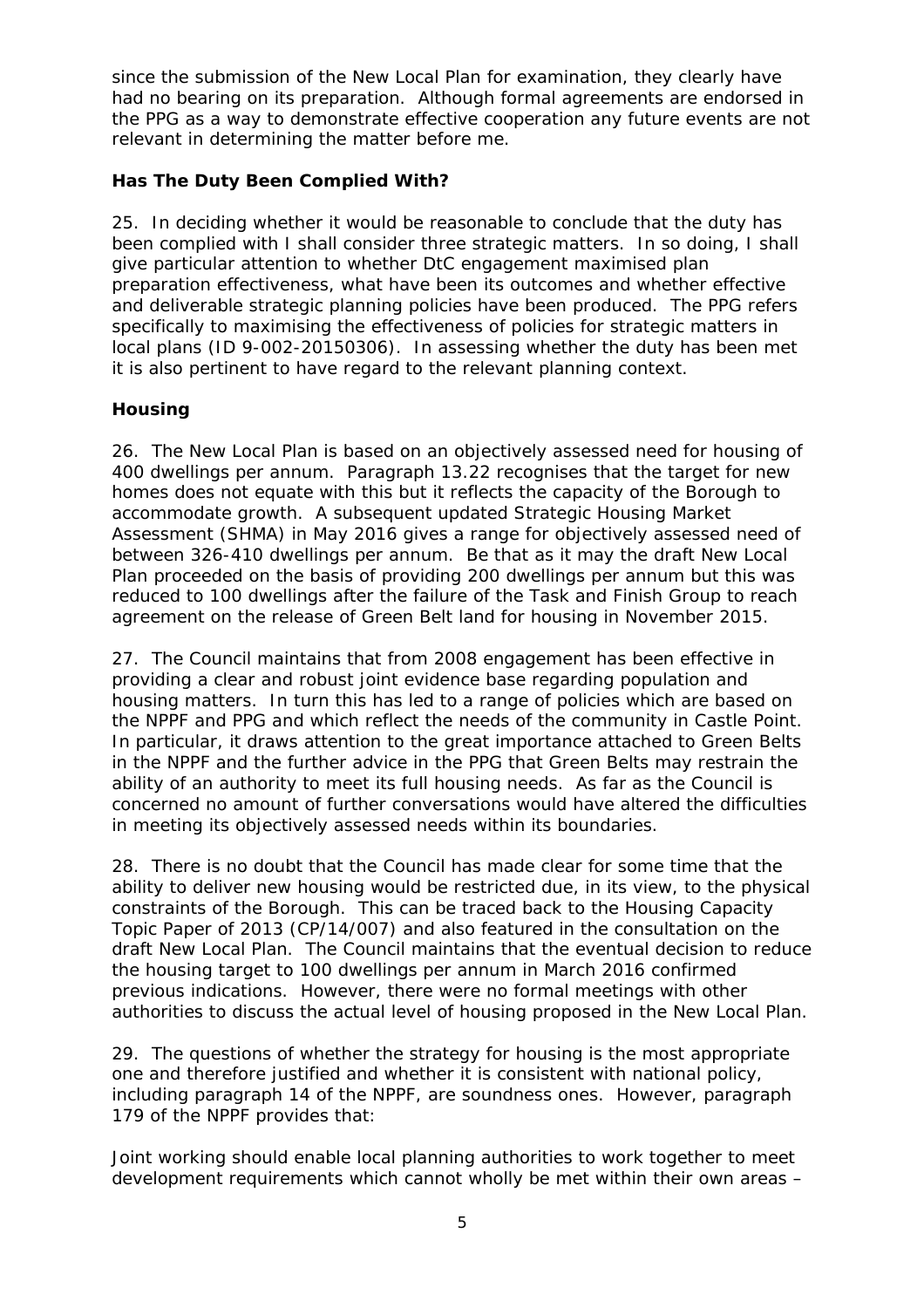*for instance, because of a lack of physical capacity or because to do so would cause significant harm to the principles and policies of this Framework.* 

30. This is precisely the situation in Castle Point. Indeed, the officer report of July 2014 which set out the full document representations on the draft New Local Plan (CP/05/008) includes the following as an action point:

*Given that the Council has not been able to identify a sufficient supply of housing to meet its objectively assessed needs, it is also necessary to engage with neighbouring authorities under the auspices of the Duty to Cooperate in order to determine how the objectively assessed need for housing, and other strategic matters, will be addressed within the housing market area.* 

31. However, notwithstanding the lengthy and detailed engagement across south Essex there is no formal mechanism in place to distribute unmet housing need. In order to comply with the duty there is no requirement for this to be done by any particular means. Indeed, the outcome of joint working in this respect could take a variety of forms and it is not for me to say what they should be. Nevertheless, the position is that there is simply nothing in the New Local Plan to indicate how the unmet need for housing will be tackled. This is because the authorities have not yet deliberated about the matter in any meaningful way. Therefore the question of how the objectively assessed need will be addressed, as raised by officers in 2014, has not been adequately grappled with.

32. The Council is now anxious to ensure that the delivery of its objectively assessed needs is addressed with neighbouring authorities and intends to play a full and active part through the various DtC mechanisms that are now operating. There is no reason to doubt this but a failure to demonstrate compliance cannot be corrected after submission (PPG ID 9-018-20140306). The resolution at Ordinary Council to approve the New Local Plan includes a clause that to fulfil the duty to cooperate further work should be undertaken as necessary. Between then and the date of submission a workshop was held in May 2016 to explain the Council's position and the SHMA was published. But neither these nor other ongoing contact with neighbouring authorities established how the question of unmet need for housing was to be dealt with.

33. Indeed, the impression gained is that the Council believed that continuing activities under the DtC would enable the issue of outstanding housing need to be 'fixed'. However, that is looking at things the wrong way round. Rather engagement under DtC should seek to bring about the outcome set out in paragraph 179 of the NPPF. There is no duty to agree (PPG ID 9-003- 20140306). However, whilst it might be firmly in view now, there is no clear evidence that consideration of this admittedly difficult issue was attempted as part of the preparation of the New Local Plan. Within that process it has been treated as an 'afterthought'.

34. There is also no evidence that the decision to reduce the housing target by 50% from the draft to the New Local Plan took any account of the consequent implications for provision elsewhere. The NPPF expects that the full objectively assessed needs for market and affordable housing in the housing market area should be met, as far as is consistent with the policies in it. Whilst the Council is entitled to set its own housing target joint working should be undertaken for the mutual benefit of neighbouring authorities. Given that the 5 south Essex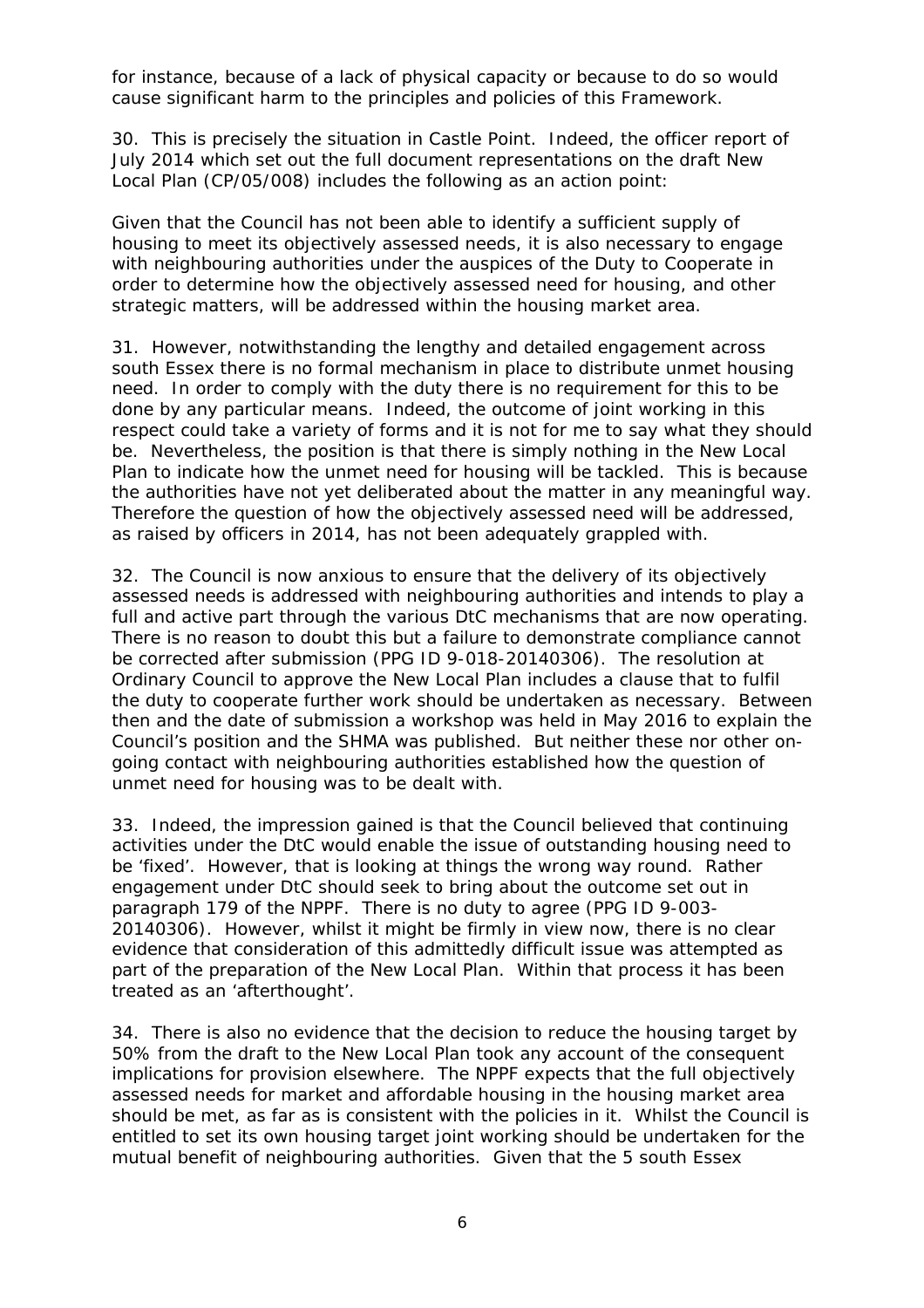authorities comprise a single housing market area it is difficult to see how this was achieved by a late decision to significantly reduce housing numbers.

35. Indeed, all the indications are that in this respect the Council decided to 'plough its own furrow'. Failing to address the wider impact of its 'last minute' decision to lower the housing target by a considerable amount is the very opposite of cooperation in plan preparation. It did not pay sufficient attention to its obligations under the duty. This is exacerbated by the knowledge that its neighbours are affected by similar constraints and may also find it difficult to meet their own objectively assessed needs. Whilst this has not been finalised it should have been obvious to the Council that similar challenges will exist elsewhere. These have not been properly considered.

36. Therefore the Council fell well short of making every effort to secure the necessary cooperation on the strategic cross-boundary matter of housing before submitting the New Local Plan for examination. The engagement undertaken as part of its preparation was fundamentally flawed.

### *Gypsies and travellers*

37. The New Local Plan contains a criteria based policy (TS1) to apply when proposals for gypsy and traveller accommodation come forward. However, the issue of unmet need for traveller sites in south Essex was flagged up by Basildon in 2012 and 2014 as part of the earlier consultation process. This is not acknowledged by the Plan itself.

38. Nevertheless, the Consultation Statement (CP/05/013) of August 2016 refers to the likely difficulties in both Basildon and Thurrock in meeting their significant needs for such accommodation. However, the view expressed by the Council is that site identification in Castle Point would be a disproportionate response in a Borough with significant environmental constraints. Prior to that in 2014 the Council considered (CP/05/006) that given the limited local requirement, seeking to identify traveller sites would be an excessive action and would delay progress.

39. The current position is that the Gypsy and Traveller Accommodation Assessment of 2014 is based on the previous definitions in the Planning Policy for Traveller Sites (PPTS). These were revised in August 2015. As a result new site survey work is underway and the current level of need for sites is not quantifiable. Furthermore, since 2014 permission has been granted for 5 pitches in the Borough thereby addressing the need identified in the 2014 Assessment.

40. Gypsy sites in Basildon have come to national attention. Paragraph 12 of the PPTS was introduced in 2015 and confirms that where an authority has had a large-scale unauthorised site there is no assumption that traveller needs should be met in full. Basildon advised at the hearing that it has been seeking assistance from others in providing 136 pitches. In the light of the revised assessment this figure may reduce but it is so large that, even then, a need for pitches elsewhere is almost bound to remain.

41. There is nevertheless a slight state of flux which might hamper coherent joint working if plan preparation were commencing now. However, that is not the case. Looking back to 2011 it is evident that the need for traveller sites has been consistently raised by neighbouring authorities but that the Council has not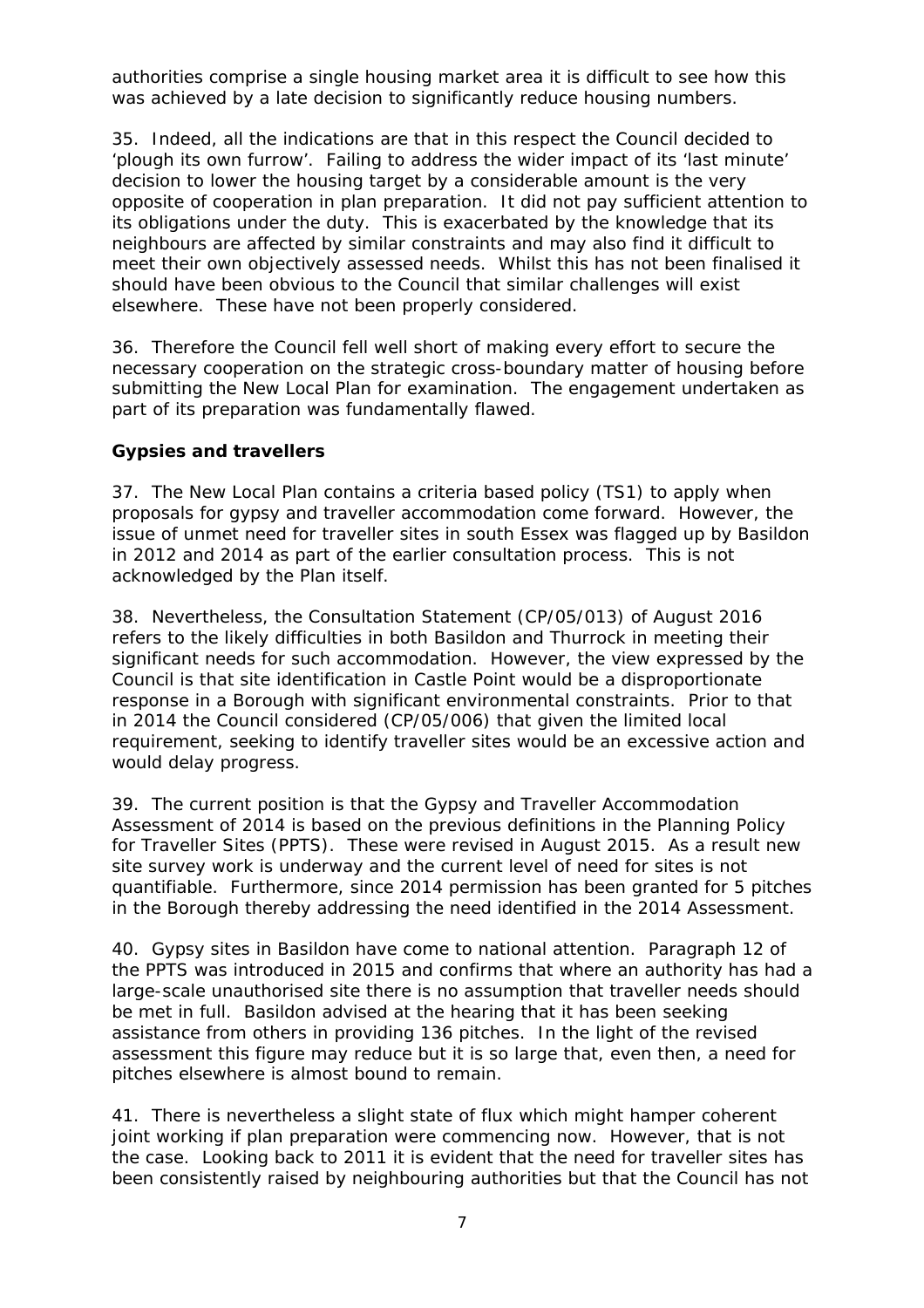made every effort to cooperate by, for example, undertaking a site search or a call for sites. At the hearing it was acknowledged that the approach at Castle Point had not been as rigorous or thorough as at Basildon. Of course, offering assistance with sites will not be easy and local planning authorities are not obliged to accept the unmet needs of others if they have robust evidence that it would be inconsistent with policies in the NPPF such as those on Green Belt. The Council may well contend that such circumstances obtain in Castle Point but the indications are that this has not been seriously contemplated.

42. Whilst the Borough may not hold all or any of the answers to the shortage of pitches in Basildon it should attempt to play its part. Ultimately it might be that providing more traveller sites in Castle Point is not the best planned solution but there is a duty on the Council to try. In preparing the New Local Plan it simply has not done enough in this respect and there has been a DtC failing.

## *Transport*

43. Thurrock maintains that the DtC has not been met in respect of the proposed provision of the North Thames Link Road. It has been a long held ambition of the Council to seek to improve access between Canvey Island and the remainder of south Essex. This aim has been given impetus recently in the Budget of March 2016 and the South East Growth Deal submission in July 2016. Essex County Council has also embarked on a feasibility study.

44. A meeting between officers took place in 2015 but there is little evidence of proper engagement regarding the detailed implications of such a project. The position is that Thurrock has continually objected to such a link which would run between Northwick Road and Manor Way. However, Policy T2 2) of the New Local Plan indicates that the Council will work with partners to secure the investment necessary to deliver a new or improved access to Canvey Island. Paragraph 11.17 refers to evaluating all options. Whilst the Policies Map shows transport improvement areas the New Local Plan does not commit itself to any route and it is evident that no firm decisions have been taken in that respect.

45. It may have been preferable for closer liaison with Thurrock to take place in order that its reservations might be better understood. Local authorities should work with others regarding transport infrastructure. However, whatever the perceived merits of an additional link to Canvey Island, the New Local Plan refers to it only in general terms and does not specify how it should be achieved. Scope for further engagement therefore remains and the DtC has not been failed in this respect.

#### **Conclusions and Next Steps**

46. Bringing matters together engagement in the preparation of the New Local Plan can, in general terms, be said to have been active and on-going. There was a 'gap' in the overseeing strategic planning bodies in south Essex between 2014 and 2016. Whilst this may have diluted collaborative activities I am satisfied that it did not de-rail the process. Indeed, it would be unreasonable to ignore the longstanding links that exist at both officer and member level. The degree of interaction has not been either passive or irregular but has been sustained.